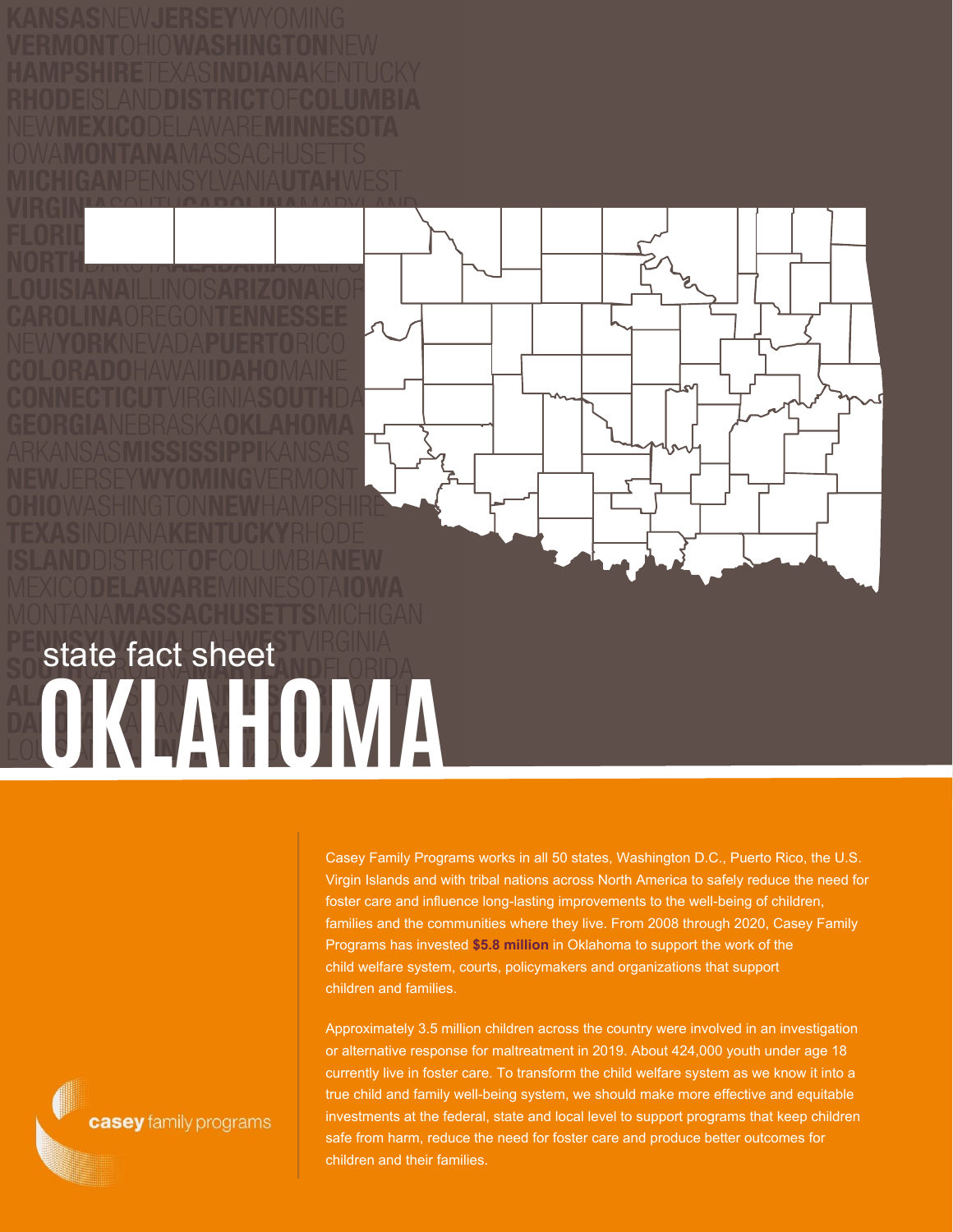We talk about a "foster care system," but the goal is to create a child and family well-being system that prevents abuse and neglect and helps every child grow up safely in his or her own family whenever possible. Rather than waiting for maltreatment to occur, we can improve the safety of children who have come to the attention of child protective services by helping their families with evidence-based and promising practices.

Across Oklahoma in 2019, approximately:



Most states currently are limited to using the bulk of the \$9.8 billion in dedicated federal child welfare funding only for services related to foster care. The Family First Prevention Services Act of 2018 and the Family First Transition Act of 2019 provide states with the historic opportunity to invest federal funding to support preventive services, including substance abuse, mental health and parental skill training, so more children can remain safely at home. States and tribes now have access to new federal prevention resources to help keep children safe from harm in the first place by helping strengthen their families.

How federal child welfare funding is currently aligned in Oklahoma\*:

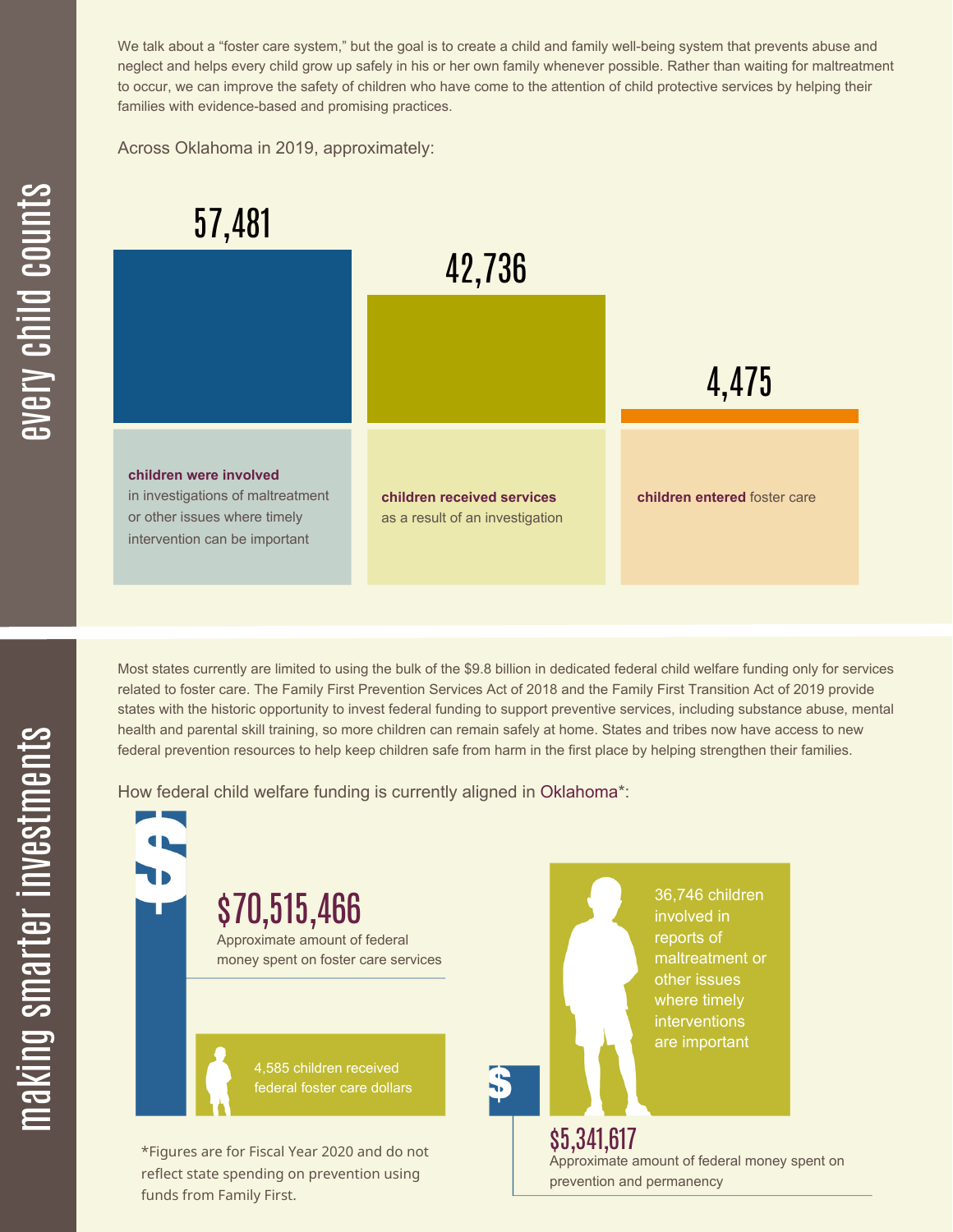Safety and effective response go hand in hand. Most children enter foster care due to neglect and other reasons — not because of physical or sexual abuse. In Oklahoma, providing targeted and effective interventions as soon as possible, including by accessing new federal resources provided under the Family First Prevention Services Act and the Family First Transition Act, can safely allow children to remain with their families and thrive.

Reasons children in Oklahoma enter foster care:

| 18%          | 82%                |
|--------------|--------------------|
| <b>ABUSE</b> | NEGLECT AND OTHER* |

Children under age 18 living in foster care in Oklahoma: (as of September 30 of each year)



\*"Other" includes parental substance abuse, child substance abuse, child disability, child behavior problems, parent death, parent incarceration, caretaker inability to cope, relinquishment or inadequate housing.

95% of children in **Oklahoma** do not experience a repeat occurrence of maltreatment within six months

What happens to children who end up in foster care? Most are safely reunited with their own family or extended family. A significant number are adopted. Under the Family First Prevention Services Act, communities can more easily invest in helping more children to grow up in safe, stable families by providing appropriate and timely services prior to the need for removal, or after they return home or have been adopted.

Among children in Oklahoma who exited foster care in 2019:



 $\overline{\mathbf{C}}$  $\leq$  $\overline{\mathbf{C}}$